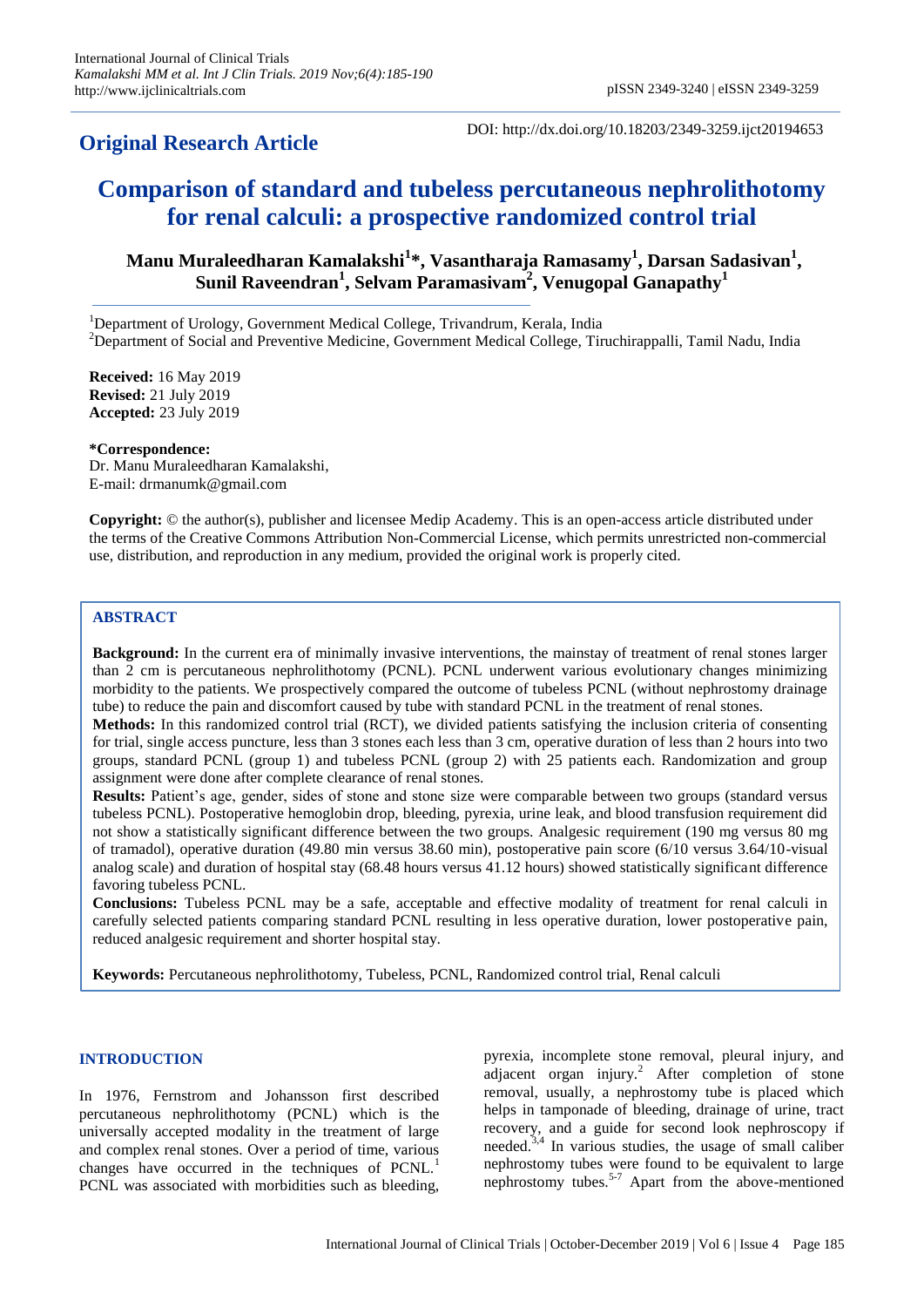benefits of placing a nephrostomy tube, it often increases early postoperative morbidity like pain and prolonged hospital stay.<sup>8</sup>

Technical evolutions in optics of nephroscope and lithotripters have decreased morbidity after PCNL considerably. The presence and removal of nephrostomy are associated with morbidities such as infection, pain, urine leak, bleeding, and prolonged hospitalization.<sup>9</sup> Bellman et al in 1997 first described "tubeless" PCNL which involved placement of a ureteric stent without nephrostomy.<sup>10</sup> The presence of a double-J stent in tubeless PCNL may be associated with stent-related problems such as frequency, urgency, nocturia, pain, and hematuria.<sup>11</sup> However, the morbidity of the nephrostomy tube after PCNL is much higher compared to the stentrelated symptoms of tubeless PCNL which can be managed by medical therapy.

In this randomized control trial (RCT), we evaluated the perioperative outcomes of tubeless PCNL and compared it with standard PCNL. The purpose of our trial was to determine whether tubeless PCNL is safe and less morbid treatment modality for renal stones compared to the standard PCNL with nephrostomy tube.

# **METHODS**

#### *Study population*

We conducted this prospective randomized control trial in the Department of Urology, Government medical college, Trivandrum, Kerala, South India during the period of July 2018 to April 2019 (10 months). We enrolled our trial in Clinical Trials Registry-India (CTRI) numbered CTRI/2018/07/015022 followed by Institutional research committee and Human Ethics committee approval prior to the conduct of the study. Informed consent and patient information sheet were explained in detail to the study subjects prior to their enrollment in the trial. Inclusion criteria were patients with less than 3 calculi, less than 3 cm size consenting for the trial, single puncture PCNL, less than 2 hours procedure time with complete stone clearance confirmed by fluoroscopy and endoscopy, without significant bleeding and intact pelvicalyceal system at the end of the stone removal. Exclusion criteria were patients with staghorn renal calculus, renal anatomical abnormalities, coagulopathies, unfit for general anesthesia and active urinary tract infection.

#### *Study procedure*

Basic demographic, clinical and radiological details were analyzed for the study population. Preoperatively, all the patients were evaluated with blood and urine routine examinations, renal function studies, urine culture, coagulation profile, and computed tomography (CT) scan. Patients were subjected to thorough preoperative anesthetic check-up and optimized for surgery. All the PCNL were performed by a conventional technique by a single surgeon. Under general anesthesia, in lithotomy position 6 French (F) ureteric catheter was inserted using a cystoscope. Then in the prone position desired calyces were punctured using bull's eye method, under fluoroscopy guidance using an 18 gauge 20 cm two-part echo tip initial puncture needle. Alkens dilator used for tract dilation up to 28 F and pneumatic lithotripter was applied to break the calculi.

#### *Randomization*

Randomization was done only for those patients satisfying the inclusion criteria based on the duration of surgery, single puncture tract, intraoperative bleeding, stone burden, intact pelvicalyceal system following surgery, and no residual stones at the end of the procedure. The patients were divided into two groups: Group 1 in which after the procedure, a 20 F nephrostomy tube was inserted into the pelvicalyceal system (standard PCNL); Group 2 in which after the procedure only ureteral stent and no nephrostomy tube was inserted (tubeless PCNL). Based on the previous study by Tefekli et al, comparing postoperative hemoglobin (Hb) drop in g/dl between Tubeless PCNL group and standard PCNL group was taken as the reference for calculating the sample size of this study.<sup>12</sup> As per the calculation, twenty-five patients were included in each group. The randomization allocation was done by the receptionist in the admission section of our OPD (Outpatient department) using random number generator software, and allocation concealment was done by a sequentially numbered opaque‑sealed envelope which was opened at the end of stone removal.

# *Postoperative period*

Patients were monitored in the postoperative period for operative duration in minutes, bleeding-gross hematuria from the nephrostomy in standard PCNL group and gross hematuria in catheterized urine or visible voided hematuria after catheter removal in tubeless PCNL group, postoperative drop in haemoglobin in gm/dl, blood transfusion requirement, postoperative pyrexia, urine leak, postoperative pain assessed 24 hours after surgery by visual analog scale (VAS) which ranges from 0- no pain to 10- maximum intolerable pain, analgesia requirement (in mg- tramadol) and duration of hospital stay.<sup>13</sup> Data collected were used for the study.

#### *Statistical analysis*

Data were entered according to the variables onto spreadsheets of Microsoft Office Excel 2010 and the variables were analyzed using standard analytical techniques using the latest version of SPSS software. The associations between study variables were analyzed using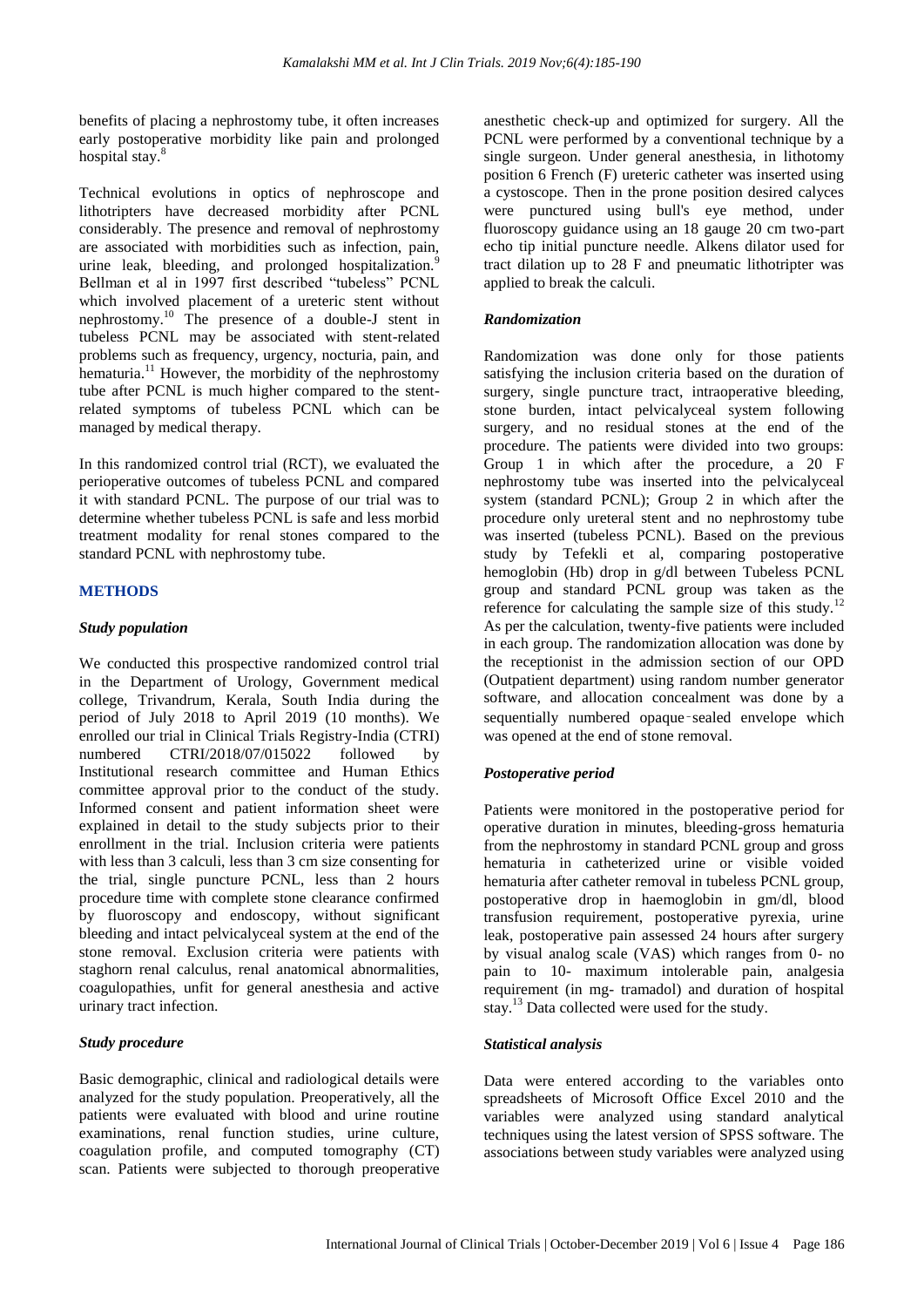the Chi-square test and Student's t-test.  $\pi$  values <0.05 were considered significant.

#### **RESULTS**

Patients and stone characteristics comparing standard PCNL (GROUP 1) and tubeless PCNL (GROUP 2) were shown in table 1. Mean patient ages were 41.96 years group 1 compared to 45.98 years in group 2. Out of 25 patients, 17 were males and 8 were females in group 1. Out of 25 patients, 15 were males and 10 were females in group 2. Out of 25 patients, 12 had the left-sided disease and 13 had the right-sided disease in group 1. Out of 25 patients, 12 had the left-sided disease and 13 had the right-sided disease in group 2. Mean stone size was 2.36 cm in group 1 compared to 2.31 cm in group 2. All the above-mentioned data were comparable between the two groups.

#### **Table 1: Patients and stone characteristics.**

| <b>Study variable</b>                       | <b>Group 1 (standard PCNL)</b> | <b>Group 2 (tubeless PCNL)</b> | 'p' value * |
|---------------------------------------------|--------------------------------|--------------------------------|-------------|
| Number of patients (n)                      | 25                             | 25                             |             |
| Age (in years)-mean $\pm SD$                | $44.96 \pm 11.43$              | $45.98 \pm 12.74$              | 0.309       |
| Sex (male/female)                           | 15/10                          | 17/8                           | 0.556       |
| Side of the stone (right/left)              | 13/12                          | 13/12                          | 1.000       |
| Size of the stone (in mm)-<br>$mean \pm SD$ | $23.64 + 4.39$                 | $23.16 \pm 4.56$               | 0.706       |

\*: "p" values calculated using Student"s t-test for quantitative variables and chi-square test for qualitative variables-values less than 0.05 were taken as significant, SD- standard deviation, PCNL- percutaneous nephrolithotomy.

#### **Table 2: Perioperative outcome data between standard PCNL (group 1) and tubeless PCNL (group 2).**

| <b>Outcome variable</b>                                | <b>Group 1 (standard PCNL)</b> | <b>Group 2 (tubeless PCNL)</b> | 'p' value * |
|--------------------------------------------------------|--------------------------------|--------------------------------|-------------|
| Number of patients (n)                                 | 25                             | 25                             | -           |
| Operative duration (in minutes)-<br>$mean \pm SD$      | $49.80 + 9.73$                 | $38.60 \pm 6.04$               | < 0.0001    |
| Drop in Hemoglobin (in gm/dl)-<br>$mean \pm SD$        | $0.73 + 0.42$                  | $0.76 + 0.27$                  | 0.751       |
| Analgesic requirement (in mg-<br>tramadol)-mean±SD     | $190+97.89$                    | $80+40.82$                     | < 0.0001    |
| Postoperative pain (VAS 0-10) -<br>$mean \pm SD$       | $6+0.91$                       | $3.64 + 0.86$                  | < 0.0001    |
| Postoperative bleeding (yes or no)                     | 1/24                           | 1/24                           | 1.000       |
| Postoperative pyrexia (yes or no)                      | 1/24                           | 0/25                           | 0.312       |
| Postoperative urine leak (yes or no)                   | 1/24                           | 0/25                           | 0.312       |
| Blood transfusion requirement (yes or<br>$\mathbf{no}$ | 1/24                           | 0/25                           | 0.312       |
| Duration of hospital stay (in hours)-<br>$mean \pm SD$ | $68.48 \pm 16.86$              | $41.12 + 6.35$                 | < 0.0001    |

\*: "p" values calculated using Student"s t-test for quantitative variables and chi-square test for qualitative variables-values less than 0.05 were taken as significant, SD- standard deviation, PCNL: percutaneous nephrolithotomy, VAS: visual analog scale.

Perioperative data comparing standard PCNL (group 1) and tubeless PCNL (group 2) were shown in table 2. The mean operative time in group 1 was 49.80 minutes compared to 38.60 minutes in group 2. The mean drop in hemoglobin postoperatively was 0.73 g/dl in group 1 compared to 0.76 g/dl in group 2. Postoperative blood transfusion was required in 1 out of 25 patients in group 1 compared to none in group 2. Postoperative pyrexia was seen in 1 out of 25 patients in group 1 compared to none in group 2. The mean analgesic requirement was 190 mg of tramadol in group 1 compared to 80 mg in group 2. The mean postoperative pain scores 24 hours postoperatively was 6 in group 1 compared to 3.64 in group 2. One out of 25 patients in each group had postoperative bleeding. Postoperative urine leak was seen in 1 out of 25 patients in group 1 compared to none in group 2. The mean duration of hospital stay was 68.48 hours in group 1 compared to 41.12 hours in group 2. Postoperative Hemoglobin drop, postoperative bleeding, postoperative pyrexia, post-op urine leak and blood transfusion requirement did not show a statistically significant difference between the two groups. The analgesic requirement, operative duration, postoperative pain score and duration of hospital stay showed a statistically significant difference between two groups ("p" values shown in table 2).

# **DISCUSSION**

With the advancements in the surgical field, minimally invasive procedures like PCNL is the preferred modality of treatment for renal calculi in recent times.<sup>14,15</sup> Though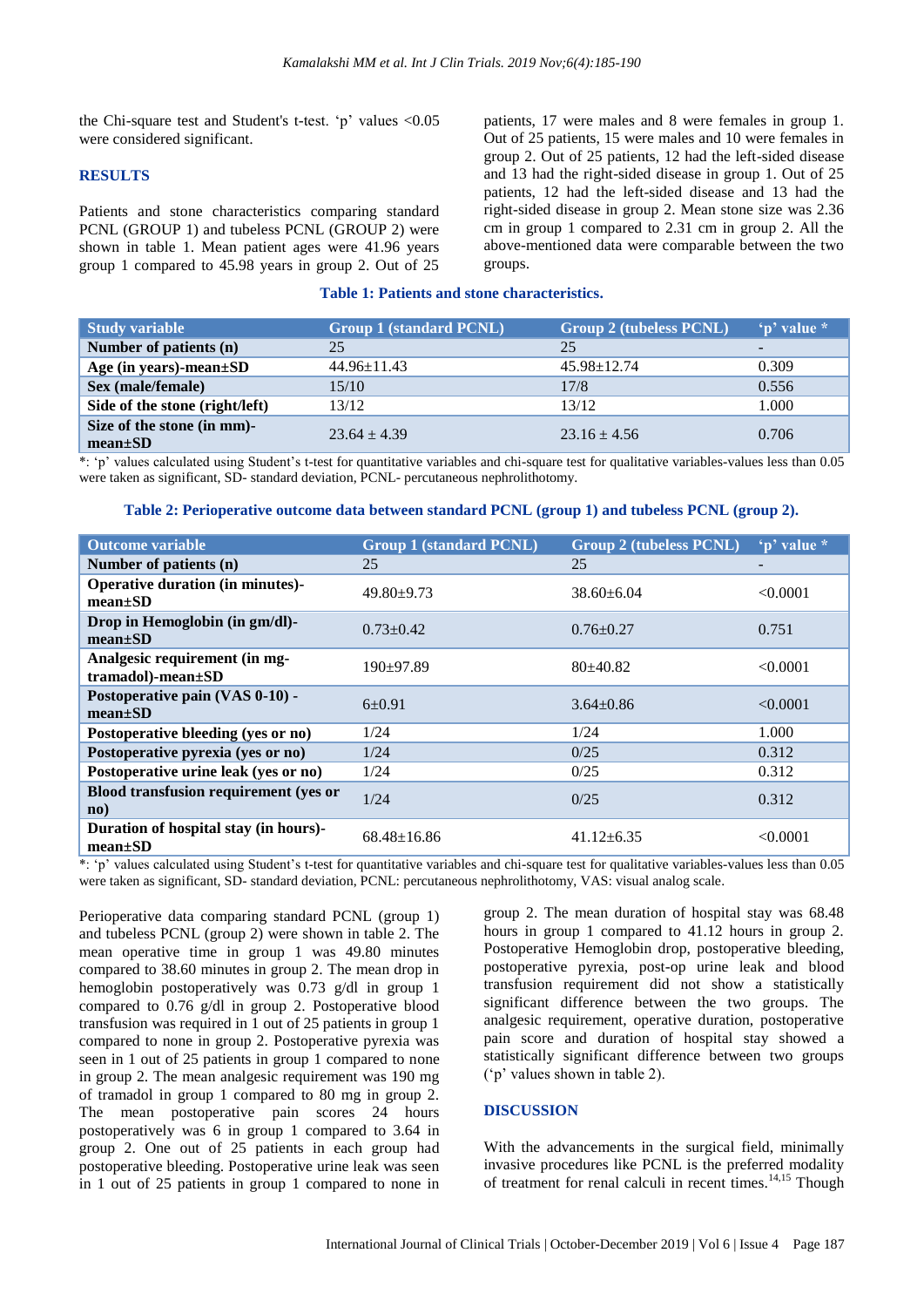placing a nephrostomy tube at the end of standard PCNL has many advantages, it still causes significant pain and discomfort for the patient increasing the postoperative morbidity. Two modifications were made in standard PCNL in order to avoid the morbidity caused by large bore nephrostomy tube. They were decreasing the caliber of nephrostomy tube (mini PCNL) and omitting nephrostomy tube with only double J stent placement (tubeless PCNL).<sup>16</sup> Mini PCNL was first reported by Jackman et al with 13-20 F (French) working sheaths in order to decrease renal trauma and tract size. Despite the smaller size nephrostomy tube, most of the morbidity except postoperative pain did not get much altered compared to standard techniques. <sup>17</sup> Mini PCNL is usually preferred to treat only smaller renal calculi. A study by Li et al showed no significant advantage of reducing surgical trauma in mini PCNL compared to standard PCNL.<sup>18</sup>

With the advent of tubeless PCNL in the 1990s, the morbidity of the nephrostomy tube is completely avoided and it gained widespread popularity in recent years.<sup>1</sup> However certain drawbacks like stent-related symptoms and intraoperatively missed residual fragments which needed auxiliary treatment were seen in some tubeless PCNL studies. $20,21$  Even though many RCTs were conducted in evaluating the efficacy and safety of tubeless PCNL, it remains as inconclusive evidence because of the quality and quantity of the analyzed RCTs.<sup>19</sup> Moreover, tubeless PCNL are generally not accepted yet in clinical practice, because of the problems faced like obstruction by residual fragments, urine leak and need of second look procedure.<sup>22</sup>

Patient and stone characteristics between the two groups were comparable in our trial (Table 1). We compared parameters like operative duration, post-op hemoglobin drop, blood transfusion requirement, post-op pyrexia, bleeding, urine leak, post-op pain scale, post-op analgesic requirement, duration of hospital stay between standard PCNL and tubeless PCNL groups. The mean operative time in standard PCNL group was 49.80 minutes compared to 38.60 minutes in tubeless PCNL group which was statistically significant similar to study by Sebaey et al (46.9 min and 40.6 min in standard and tubeless mini PCNL respectively) and other previous RCTs.23-29 Hemoglobin drop postoperatively was 0.73 gm/dl and 0.76 gm/dl in standard and tubeless PCNL respectively which was not significant statistically. Previous studies by Tefekli et al (1.3 gm/dl and 1.7 gm/dl in standard and tubeless PCNL respectively) and other RCTs also showed similar results.<sup>12,23-32</sup> Even though, this result questioned the need for the placement of nephrostomy tube for tamponade reducing blood loss, our randomization in this trial was in patients who did not have significant intraoperative bleeding. Hence we still suggest nephrostomy tube placement in cases with intraoperative bleeding. However, Shoma et al, based on his findings concluded that nephrostomy tube placement did not affect hemoglobin drop and it is the patient's inherent coagulation capacity which stopped bleeding. $33$ In our trial, postoperative bleeding as previously defined was seen in one patient in each group. The patient in standard PCNL group required blood transfusion as there was a significant drop in hemoglobin and in tubeless PCNL spontaneous resolution was seen with minimal loss of hemoglobin. None of these observations showed a statistical difference between two groups (Table 2).

Postoperative urine leak and pyrexia were seen in only one patient in the standard PCNL group and none in the tubeless PCNL group showing statistically insignificant results. Regarding postoperative fever, our finding was similar to the study by Aghdas et al, that patient with nephrostomy tube had more incidence of fever. $34$  Similar to the analysis by Borges et al, we also did not find any statistical significance for postoperative fever between two groups. $\frac{9}{9}$  In our trial, we had a single patient with fever in standard PCNL group and the same patient had prolonged urine leak more than 48 hours. In a study by Jou et al, residual fragments were found in patient developing postoperative fever but the results were insignificant.<sup>35</sup> As postulated by Borges et al, postoperative edema at the pelviureteric junction, intraoperative lithotripsy trauma were the reasons for obstruction and prolonged urinary leakage.<sup>9</sup> Ansari et al analyzed the risk factors for urine leak and found out factors like, residual stones, complex stones and complex anatomy caused prolonged urine leakage. $36$  In our case, the patient had obstruction and urine leak probably due to post-op edema or residual fragment which was invisible or missed intraoperatively. However, both of the complications subsided with a conservative line of management. In contrary to the finding in our study, if urine leak occurs in tubeless PCNL patient, the poor outcome should be expected as relook procedure could not be done and possible additional morbid intervention may be needed. Hence, we suggest a careful selection of patient intraoperatively in decision making regarding placement of nephrostomy tube considering the abovementioned factors.

Nephrostomy tube related pain is a common urologic symptom in patients undergoing standard PCNL.<sup>3</sup> Various studies showed significant morbidity due to nephrostomy tube placement after PCNL, like discomfort and significant requirement of analgesics.23-25,28,31,32 Our trial showed statistically significant results of increased mean pain score (6 versus 3.6-standard versus tubeless PCNL) and increased mean analgesic requirements (190 mg versus 80 mg of tramadol-standard versus tubeless PCNL) in standard PCNL compared to tubeless PCNL. A study by Agarwal et al showed findings similar to our study of the mean analgesic requirement (128 mg versus 81.3 mg of tramadol-standard versus tubeless PCNL). Similar results like significantly less analgesic requirement and less pain score by the visual analog scale in tubeless PCNL comparing standard PCNL were seen in various studies.<sup>27,28,30,31</sup> Our results on comparing the mean duration of hospital stay postoperatively showed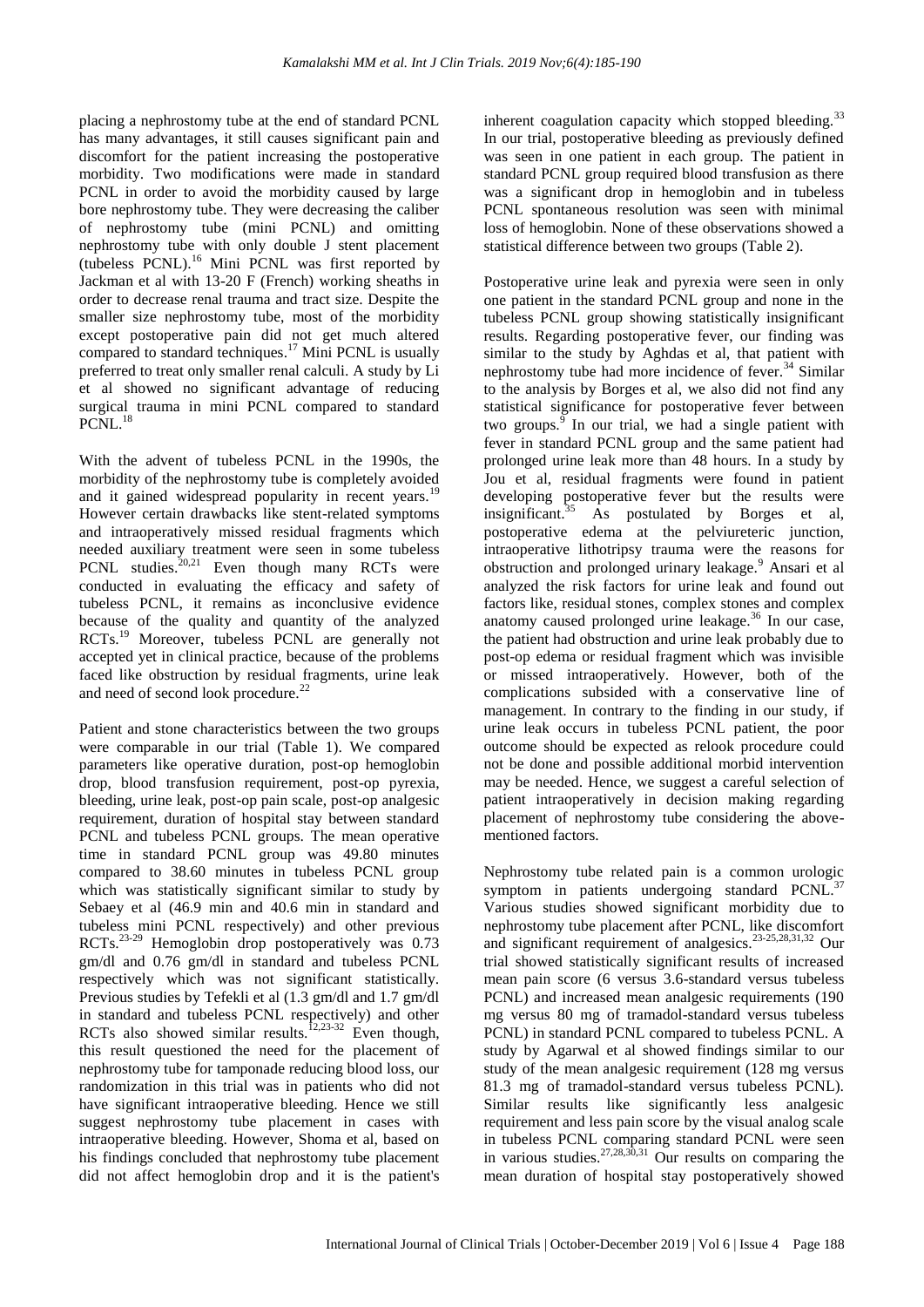significantly lower duration in tubeless PCNL group (68.48 hours versus 41.12 hours-standard versus tubeless PCNL). Our results were similar to a study by Crook et al showing the mean duration of hospital stay of 80.64 and 55.66 hours in standard and tubeless PCNL respectively.<sup>13</sup> Most RCTs done previously showed similar results of shorter hospital stay after tubeless PCNL similar to our study.<sup>12,23-25,27-32</sup> Morbidity associated with nephrostomy tube and time delay due to tube removal procedure after surgery were the reasons for more duration of hospital stay in standard PCNL group.

Analyzing our results, we suggest placement of nephrostomy tube in patients prone to a postoperative obstruction like residual fragments, lithotripter trauma, intraoperative bleeding being significant, deranged renal function, and pelvicalyceal system injury. Tubeless PCNL although showed promising results overall less morbidity in our trial should be preferred only in carefully selected patients with no residual stones, no bleeding or injury, no complex stone or abnormal kidney anatomy to avoid any complications postoperatively.

# **CONCLUSION**

Tubeless PCNL may be a safe, acceptable and effective modality of treatment for renal calculi in carefully selected patients comparing standard PCNL resulting in less operative duration, lower postoperative pain, reduced analgesic requirement and shorter hospital stay. We suggest widespread adoption of tubeless PCNL in patients with uncomplicated intraoperative course owing to its lesser morbidity and early return to normal activity.

*Funding: No funding sources*

*Conflict of interest: None declared Ethical approval: The study was approved by the Institutional Ethics Committee*

# **REFERENCES**

- 1. Fernstrom I, Johansson B. Percutaneous pyelolithotomy. A new extraction technique. Scand J Urol Nephrol. 1976;10:257-9.
- 2. de Rosette J, Assimos D, Desai M, Gutierrez J, Lingeman J, Scarpa R, et al. The clinical research office of the endourological society percutaneous nephrolithotomy global study: indications, complications, and outcomes in 5803 patients. J Endourol 2011;25:11-7.
- 3. Paul EM, Marcovich R, Lee BR, Smith AD. Choosing the ideal nephrostomy tube. BJU Int. 2003;92:672-7.
- 4. Srinivasan AK, Herati A, Okeke Z, Smith AD. Renal drainage after percutaneous nephrolithotomy. J Endourol. 2009;23:1743-9.
- 5. Maheshwari PN, Andankar MG, Bansal M. Nephrostomy tube after percutaneous nephrolithotomy: large-bore or pigtail catheter? J Endourol. 2000;14:735-7.
- 6. Pietrow PK, Auge BK, Lallas CD, Santa-Cruz RW, Newman GE, Albala DM, et al. Pain after percutaneous nephrolithotomy: Impact of nephrostomy tube size. J Endourol. 2003;17:411-4.
- 7. Desai MR, Kukreja RA, Desai MM, Mhaskar SS, Wani KA, Patel SH, et al. A prospective randomized comparison of the type of nephrostomy drainage following percutaneous nephrolithotomy: large bore versus small bore versus tubeless. J Urol. 2004;172:565-7.
- 8. Ni S, Qiyin C, Tao W, Liu L, Jiang H, Hu H, et al. Tubeless percutaneous nephrolithotomy is associated with less pain and shorter hospitalization compared with standard or small bore drainage. Urol. 2011;77:1293-8.
- 9. Borges CF, Fregonesi A, Silva DC, Sasse AD. Systematic review and meta-analysis of nephrostomy placement versus tubeless percutaneous nephrolithotomy. J Endourol. 2010;24:1739-46.
- 10. Bellman GC, Davidoff R, Candela J, Gerspach J, Kurtz S, Stout L. Tubeless percutaneous renal surgery. J Urol. 1997;157:1578-82.
- 11. Saltzman B. Ureteral Stents. Indications, variations, and complications. Urol Clin North Am. 1988;15:481-91.
- 12. Tefekli A, Altunrende F, Tepeler K, Tas A, Aydin S, Muslumanoglu AY. Tubeless percutaneous nephrolithotomy in selected patients: A prospective randomized comparison. Int Urol Nephrol 2007;39:57‑63.
- 13. Crook TJ, Lockyer CR, Keoghane SR, Walmsley BH. A randomized controlled trial of nephrostomy placement versus tubeless percutaneous nephrolithotomy. J Urol. 2008;180:612-4.
- 14. Geraghty R, Jones P, Somani BK. Worldwide trends of urinary stone disease treatment over the last two decades: a systematic review. J Endourol. 2017;31:547-56.
- 15. Ganpule AP, Vijayakumar M, Malpani A, Desai MR. Percutaneous nephrolithotomy (PCNL) a critical review. Int J Surg. 2016;36:660-4.
- 16. Yuan H, Zheng S, Liu L, Han P, Wang J, Wei Q. The efficacy and safety of tubeless percutaneous nephrolithotomy: a systematic review and metaanalysis. Urol Res. 2011;39:401-10.
- 17. Jackman SV, Hedican SP, Peters CA, Docimo SG. Percutaneous nephrolithotomy in infants and preschool age children: experience with a new technique. Urol. 1998;52(4):697-701.
- 18. Li LY, Gao X, Yang M, Li JF, Zhang HB, Xu WF, et al. Does a smaller tract in percutaneous nephrolithotomy contribute to less invasiveness?. Urol. 2010;75(1):56-61.
- 19. Xun Y, Wang Q, Hu H, Lu Y, Zhang J, Qin B, et al. Tubeless versus standard percutaneous nephrolithotomy: an update meta-analysis. BMC Urol. 2017;17(1):102.